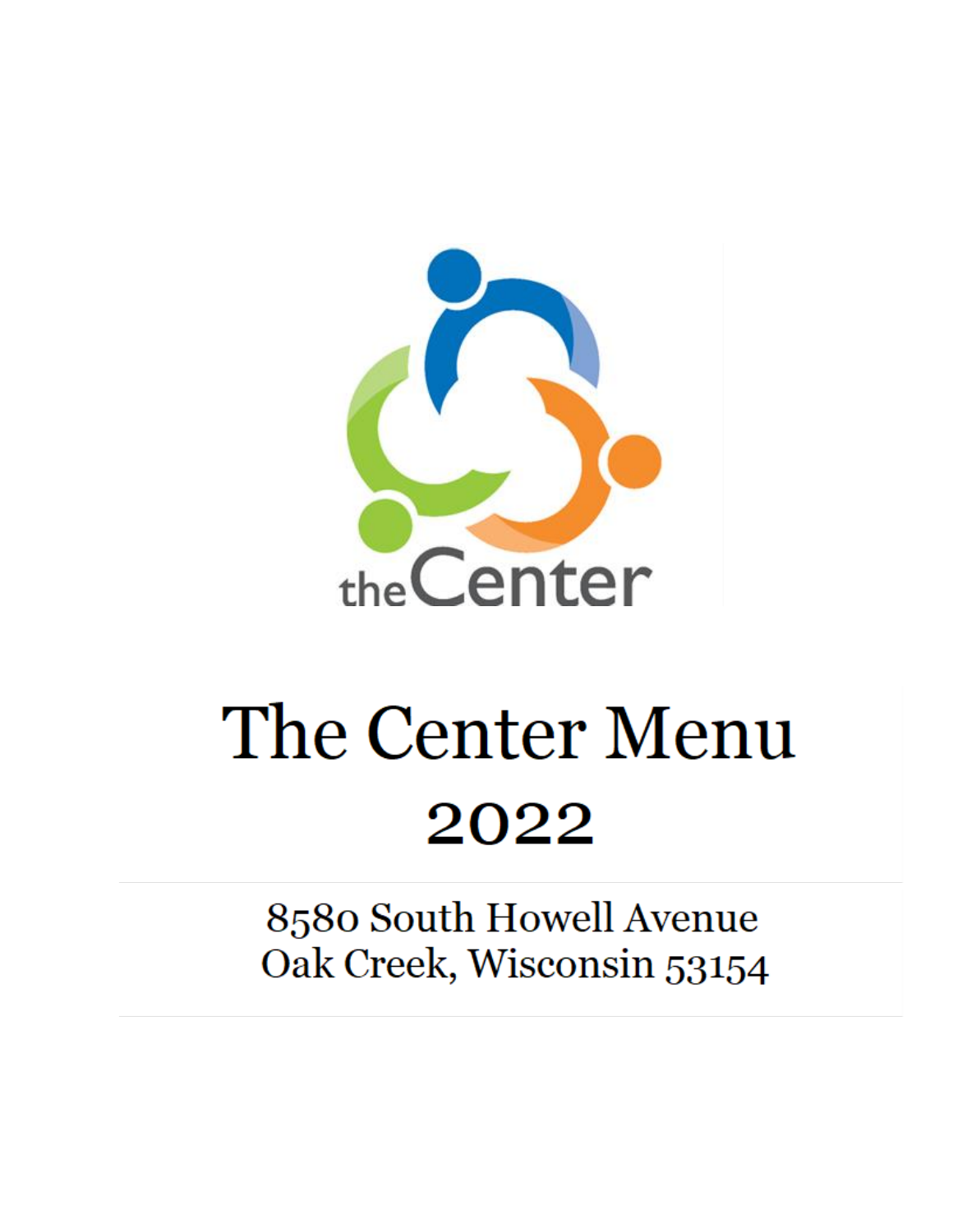# The Perfect Place

The perfect event begins with selecting the perfect place, The Center, opened in 1995, offers more than just a beautiful facility....

**LOCATION –** Just five minutes away from I-94, the airport and overnight accommodations

**OUTSTANDING FOOD –** Choose from a delightful menu – sure to please even the most discriminating palates. Children's pricing is available

**FLEXIBLE FACILITY –** Whether you event is for four or four hundred, The Center is ready to exceed your expectations.

**PROFESSIONAL STAFF –** Our staff is professionally trained and ready to assist you from initial planning to final presentation. Leave the details to us  $-$  just sit back and enjoy!

**FREE PARKING –** Convenient on-site parking

Whether your event is a large reception or small training seminar, The Center has the perfect space

**ULRICH HALL –** This elegant ballroom features chandeliers, 13 foot bar, stateof-the-art sound system and much more

**ATRIUM –** A distinctive 28-foot high skylight, rich interior and furnishings make this comfortable setting ideal for cocktail hour

## **THE CENTER**

8580 S. Howell Avenue

Oak Creek WI 53154

Phone: 414.768.5840 Fax: 414.768.5842 Email: [info@occenter.com](mailto:info@occenter.com) Visit our website at www.occenter.com

| <b>Catering at The Center</b> |                  |                                |                              |  |  |
|-------------------------------|------------------|--------------------------------|------------------------------|--|--|
| King's Catering               |                  |                                | <b>Brossman's Catering</b>   |  |  |
| <b>Tres Hermanos</b>          |                  |                                | <b>Azteca Restaurant MKE</b> |  |  |
| Café India                    |                  |                                | That's Amore'                |  |  |
| Holyland                      |                  | Bollywood/Taste of India       |                              |  |  |
| Appetizers                    | <b>Beverages</b> | Catering<br>Rental Information | Room Layout                  |  |  |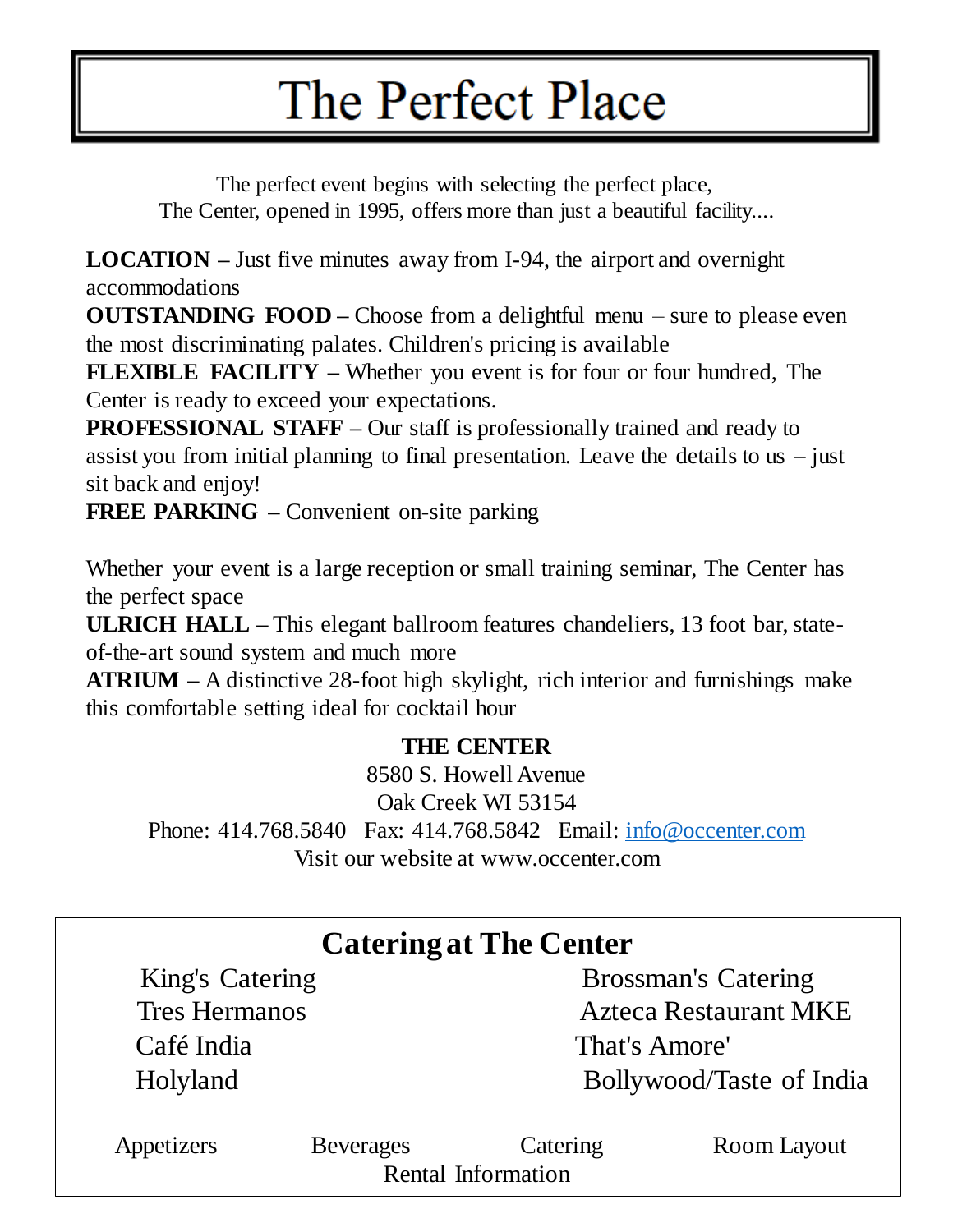# **Brossman's Catering**

## **The Buffet Menu**

All dinners include: dinner rolls or bread, coffee & milk

### **2-Meat \$23.50/Person**

Breaded Baked Chicken Brown Sugar & Honey Baked Ham Stuffed Boneless Chicken Breast Tenderloin Tips & Noodles Pecan Crusted Chicken Breast Italian Style Roast Beef (\$1.00/pp) Chicken Alfredo (\$1.00/pp) Shrimp Alfredo (\$1.50/pp) Carved Round of Beef (\$2.00/pp)

### **Entrees** Roast Beef & Gravy

Roast Turkey & Gravy

Polish Sausage & Sauerkraut Stuffed Pork Loin Parmesan Crusted Chicken Breast Baby Back Ribs (\$2.00/pp)

Stuffed Broccoli & Cheddar Chicken

**Salads**

#### **3-Meat \$26.50/Person**

BBQ Shredded Pork Roast Pork & Gravy

Chicken Cordon Bleu Mostaccioli in Meat Sauce 6oz Tenderloin Filet (\$7.00/pp)

### **Potatoes**

(Select 2; additional \$2.00/pp) Whipped Potatoes w/ Gravy Garlic Butter Mashed Potatoes Potatoes Au Gratin Baked Potato

Parsley-Buttered Potatoes

Fettuccini Alfredo (.50/pp) Rosemary Potato (skin on) Twice Baked Potato  $($1.50$ /pp $)$ Macaroni & Cheese (.50/pp) (Select 2; additional \$2.00/pp) American or German Potato Salad Pasta Salad Shrimp Salad Fresh Fruit (in season June-October) Fresh Garden Salad w/Dressing

> All Season Salad Caesar Salad at tables  $($2.00$ /pp) Pre-set Salad (\$2.00/pp)

#### **Vegetables**

(Select 1; additional \$2.00/pp) Green Beans Almondine California Blend Corn Peas

Brown Sugar Glazed Baby **Carrots** Steamed Baby Carrots

Cherry, Blueberry or Raspberry Cheesecake or Lemon Pie, Brownies, Carrot Cake Market Price

CAKE CUTTING: UP TO 200 PEOPLE \$50.00 200-300 PEOPLE \$75.00 OVER 300 PEOPLE \$100.00 CHEESECAKE CUTTING: UP TO 200 PEOPLE \$75.00 200-300 PEOPLE \$100.00 OVER 300 PEOPLE \$125.00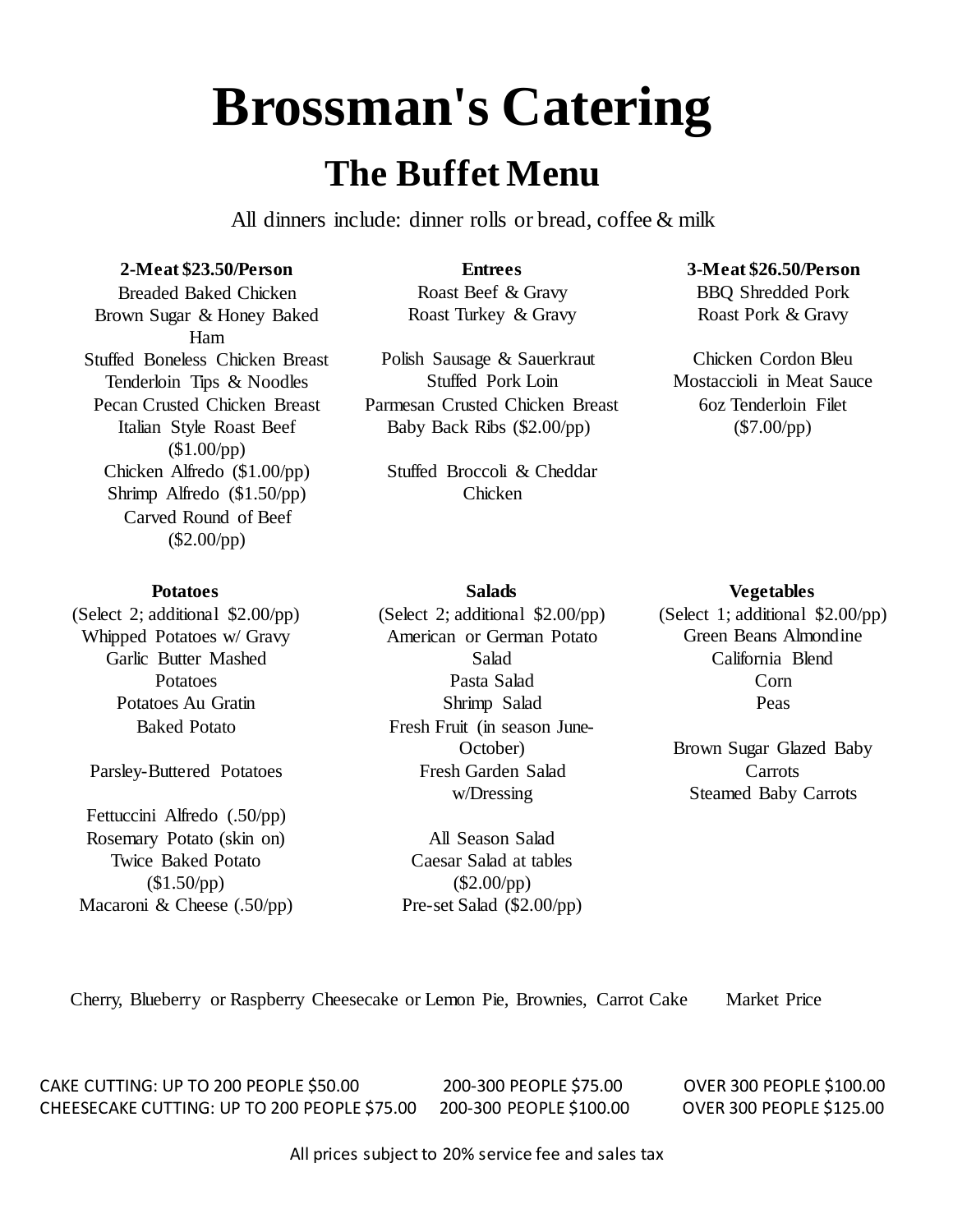# **Brossman's Appetizers**

#### **ASSORTED CHEESE TRAY/CRACKERS**

| $16 - inch$ (Serves 30-35)                   | \$48.95 |
|----------------------------------------------|---------|
| $18 - inch$ (Serves 40-45)                   | \$58.95 |
| <b>DELI MEATS &amp; CHEESE TRAY/CRACKERS</b> |         |
| $16 - inch$ (Serves 30-35)                   | \$58.95 |
| $18 - inch$ (Serves 40-45)                   | \$68.95 |
| <b>ASSORTED FRESH FRUIT PLATTER</b>          |         |
| $16$ – inch (Serves 30-35) April-Oct.        | \$59.95 |
| $18 -$ inch (Serves 40-45) April-Oct.        | \$66.95 |
| <b>ASSORTED RELISH TRAY</b>                  |         |
| $16 - inch$ (Serves 30-35)                   | \$39.95 |
| $18 - inch$ (Serves 40-45)                   | \$49.95 |
| <b>BROSSMAN'S FAMOUS HYE ROLLERS</b>         |         |
| 65-75 pieces per tray                        | \$69.95 |
|                                              |         |

### **VEGETABLES & DIP**

| $16 - inch$ (Serves 20-30)       | \$49.95 |
|----------------------------------|---------|
| $18 - inch$ (Serves 30-40)       | \$56.95 |
| <b>TACO PLATTER WITH CHIPS</b>   |         |
| $16 - inch$ (Serves 20-30)       | \$49.95 |
| $18 - inch$ (Serves 30-40)       | \$56.95 |
| <b>DEVILED EGGS</b>              |         |
|                                  |         |
| Per Dozen                        | \$11.95 |
| TURKEY, BEEF & HAM FILLED SESAME |         |
| <b>DINNER ROLLS</b>              |         |
| Per Dozen                        | \$17.95 |
| <b>MEXICAN ROLL-UPS</b>          |         |
| 75 pieces per tray               | \$49.95 |

# **Hot Hors d'oeuvres**

| <b>Swedish Meatballs</b>        | \$7.99/lb           |
|---------------------------------|---------------------|
| <b>Polish Sausage</b>           | \$7.99/lb           |
| <b>Chicken Drumettes</b>        | \$9.99/lb           |
| <b>BBQ</b> Meatballs            | \$7.99/lb           |
| Italian Sausage Slices          | \$7.99/lb           |
| Italian Sausage Wheels in Sauce | \$7.99/lb           |
| Shrimp Trays $(4-6$ per lb)     | <b>Market Price</b> |

Prices subject to change for all above items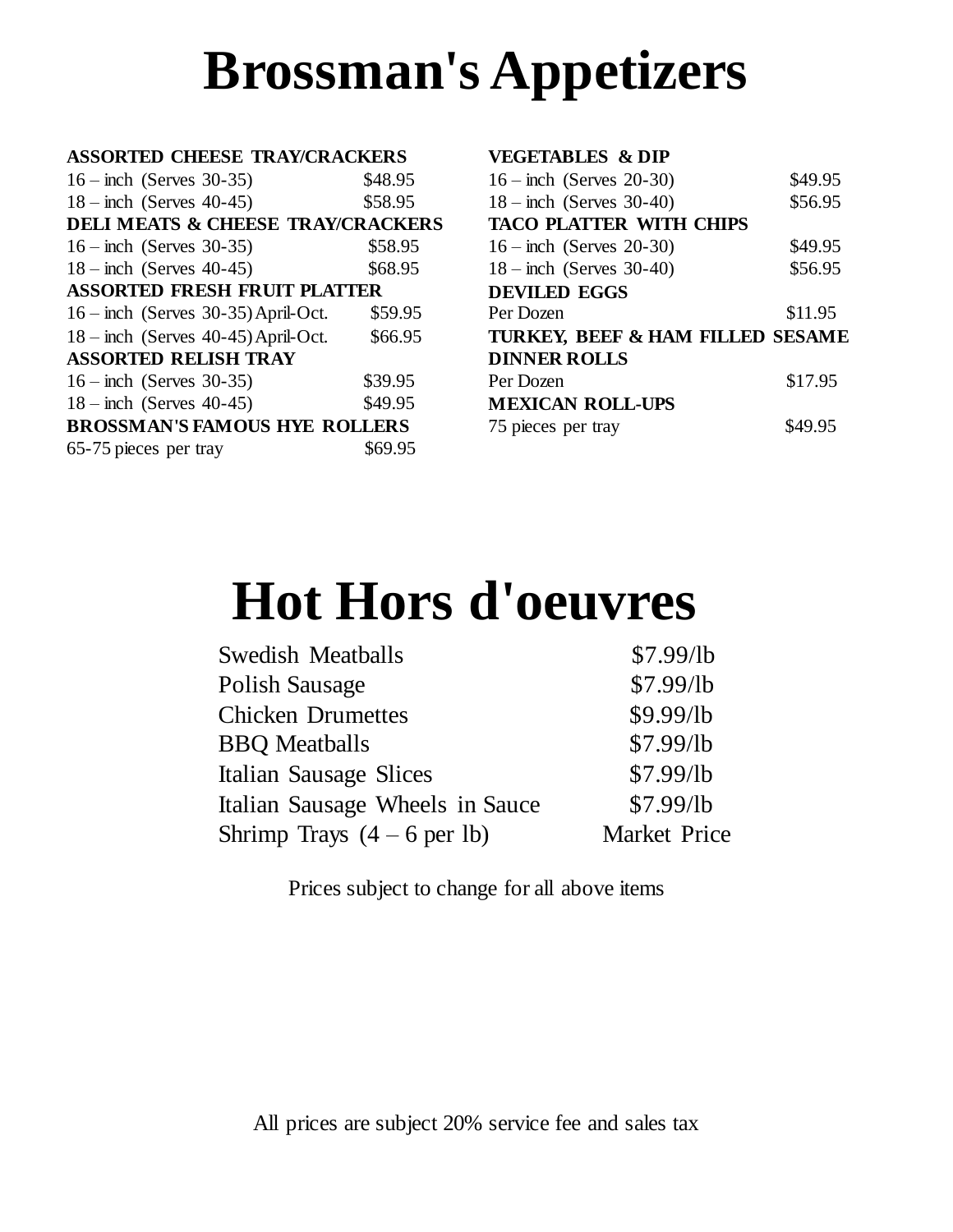# **Tres Hermanos**

(Mexican Cuisine)

## Menu  $#1$  \$20/Person

**Guisado:** Choice of beef or pork **Fajitas:** Choice of steak or chicken **Chimichangas:** Chicken only **Flautas:** Chicken only Includes: rice & beans, house salad, fruit, hot salsa & sour cream

Menu #2  $$20/Person$ 

**Rollitos de pollo al tocino** Wrapped chicken in bacon **Carnitas:** Pork only **Pasta verde ala crema:** Linguini in a creamy poblano sauce **Enchilladas:** Choice of meat or cheese and onions Includes: rice & beans, papas rojas enteras spicy, red potatoes in spice sauce, hot salsa, sour cream

## Menu #3  $$20/Person$

**Costillas caribenas:** Pork ribs Caribbean stile OR in grean sauce **Mole:** Jalisco or Veracrus stile, choice of chicken or pork **Enchilladas:** Choice of chicken or cheese and onions red sauce or suizas green sauce

**Ceviche:** Choice of fish or shrimp

Includes: rice & beans, house salad, fruit, hot salsa, sour cream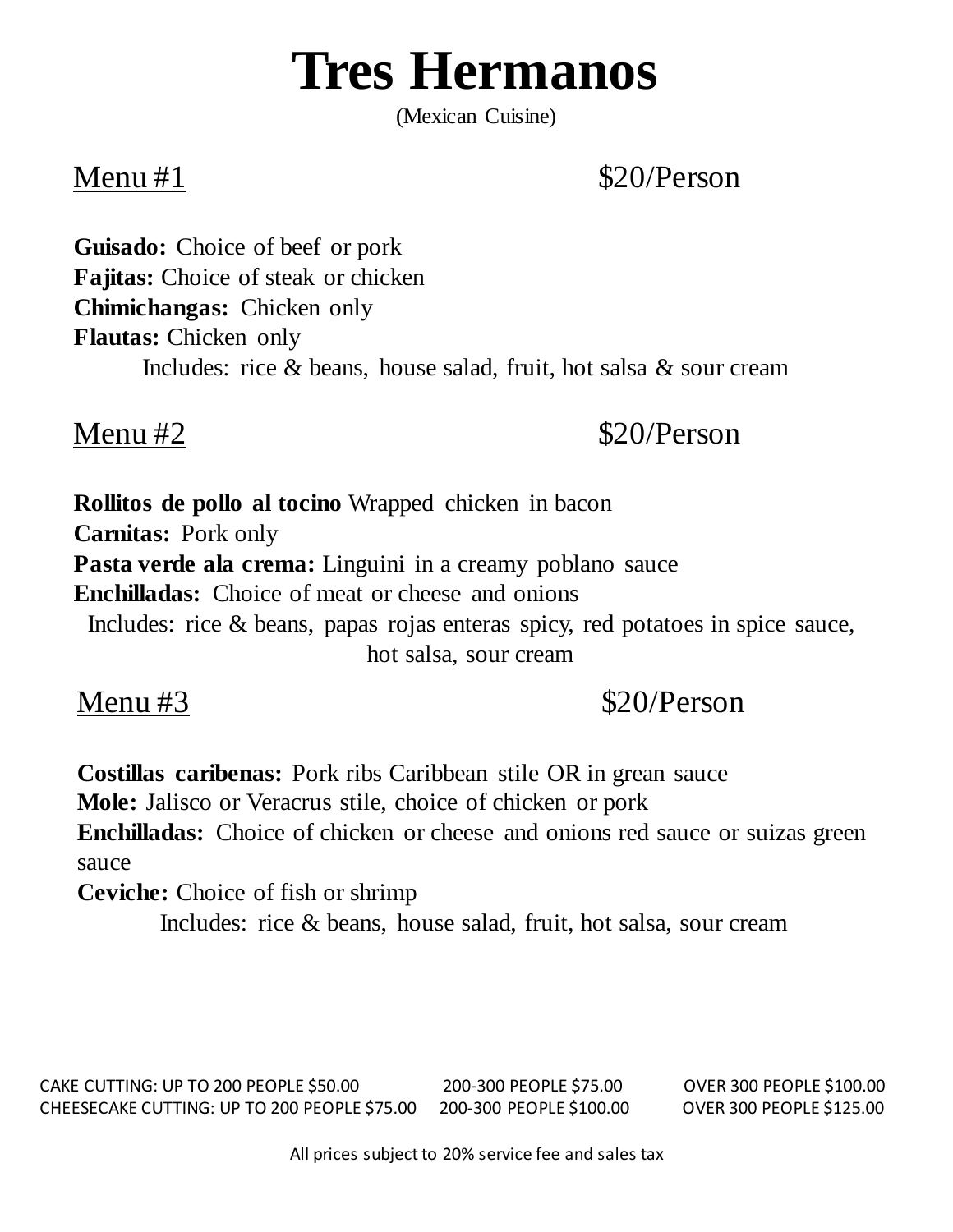## **Azteca**

### **Buffet Dinner**

**Two Entrée Selection** \$21 per person

Choose 3 sides and 1 salad

**Three Entrée Selection** \$23 per person

Choose 3 sides and 1 salad

Includes: Salsa fresca, salsa verde, pico de gallo, corn or flour tortillas.

All pricing is subject to change without notice, based on minimum of 50 guests

## **Entrees**

#### **Pork Dishes**

## **Cochinita pibil**

Cochinita pibil is a traditional Mexican slow roasted pork dish from the Yucatan State of Mexico

Served with a mixture of red onions, and habanero pepper slices on the side. It's usually served with corn tortillas as a taco or dinner with rice and beans.

#### **Costillita en salsa verde** (Hot-Medium-Mild)

Fried short pork ribs simmered in a delicious green tomatillo sauce

#### **Costilla en Chile Seco**

Fried short pork ribs simmered in an exotic morita chili sauce (very hot)

## **Carnitas**

Are made by simmering pork in oil until tender, the process takes three or four hours

### **Lomo de Puerco en salsa roja**

Chopped pork loins simmered in exotic chili de arbol sauce (very hot)

#### **Pernil de Puerco**

Oven roasted seasoned pork cooked Puetro Rican style

### **Chicken Dishes**

**Tinga de pollo** (spicy or medium)

Shredded chicken simmered in a medium chipotle sauce, great as a taco filling or tostadas

#### **Pollo costeno**

Sweet and slightly spicy diced chicken thigh meat, mixed with mushrooms

#### **Pollo a la crema**

Diced chicken breast in a cream sauce, served with corn and poblano pepper

#### **Fajitas de pollo**

Grilled sliced on onions, green peppers, red peppers and chicken

## **Estofado de pollo**

Braising chicken in a tomato sauce enhanced with that sweetness wine raisins, potatoes, carrots

### **Mole poblano**

Chicken thigh topped with our delicious homemade mole poblano

### **Pollo a la Primavera**

Diced chicken thigh meat with a delicious sweet sauce and mixed vegetables

## CHILDREN'S PRICING UP TO 10 YEARS OF AGE \$14.95

## **Email us to schedule your food tasting with your choice of food, 4 weeks before the event. You can choose up to four entrees, 2 salads and 3 sides Maximum of 4 people for taste testing.**

### **Info@aztecarestaurantmke.com**

CAKE CUTTING: UP TO 200 PEOPLE \$50.00 200-300 PEOPLE \$75.00 OVER 300 PEOPLE \$100.00 CHEESECAKE CUTTING: UP TO 200 PEOPLE \$75.00 200-300 PEOPLE \$100.00 OVER 300 PEOPLE \$125.00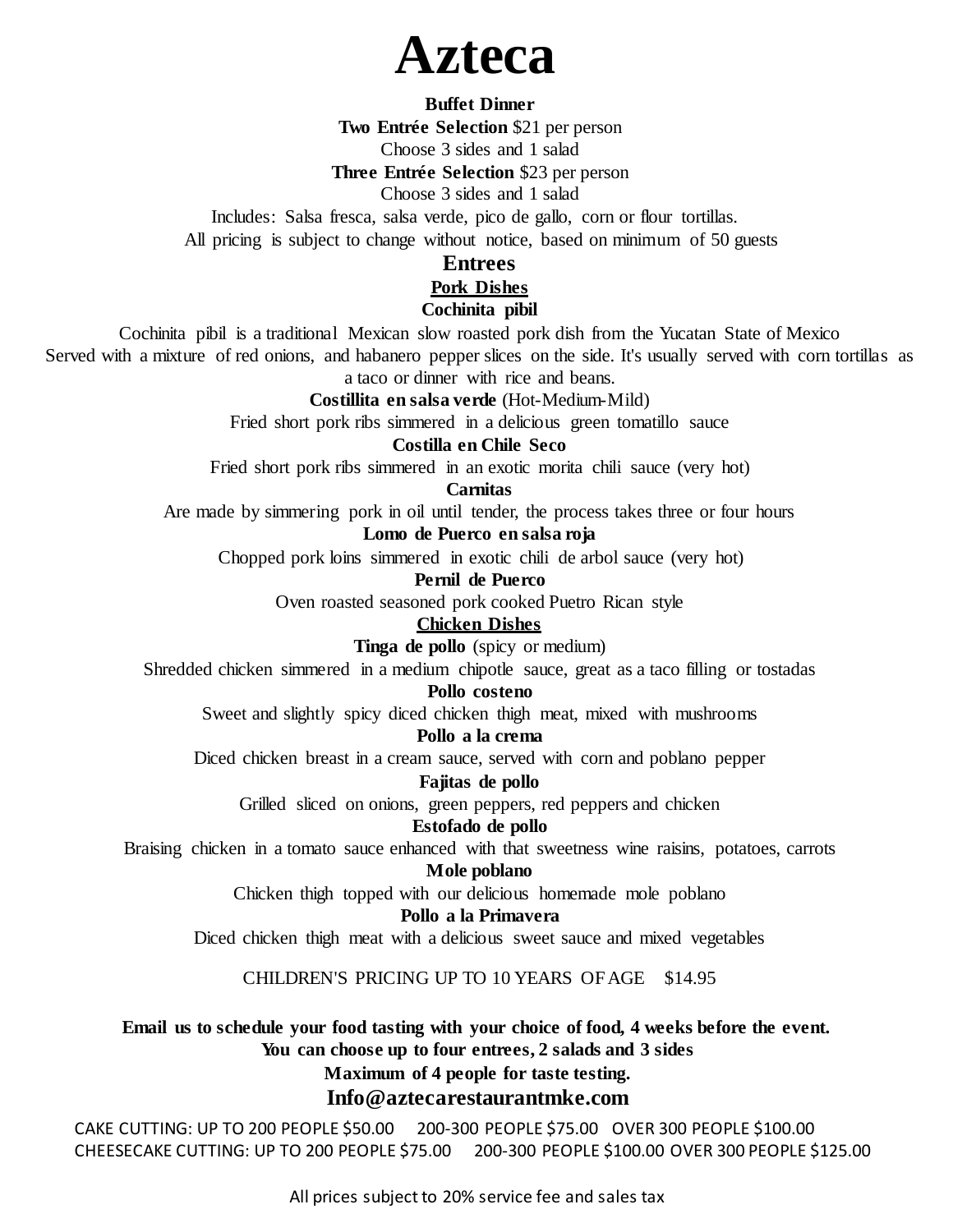

#### **Beef Dishes**

### **Bistec a la mexicana**

Outside skirt simmered in a tomato sauce with jalapenos, onions and cilantro

Choice of mild, medium or hot

### **Barbacoa de res o Barbacoa mix (puerco con res)**

Traditional Mexican dish with pork and steak steamed and smoked together, resulting in a moist and flavorful

combination

**Fajitas de res**

Grilled slices of onions, green peppers, red peppers and tender outside skirt steak (arrachera)

#### **Alambre**

Very popular Mexican dish consisting of grilled beef, bacon, ham and grilled Mexican sausage with bell peppers, onions and cheese. It's usually served with corn or flour tortillas

**Guisado de res**

Square pieces of beef simmered in your choice of mild, medium or hot red tomatoes sauce with potatoesri **Birria de Res**

Is an authentic Mexican dish from the state of Jalisco, slow cooked beef stew made with blended chile peppers

#### **Seafood Dinners**

### **(\$2.00 EXTRA PER PERSON ON EACH SEAFOOD DINNER SELECTION)**

#### **Camarones a la diabla**

Shrimp prepared in an exotic chile de arbol sauce (very hot)

**Cazuela de mariscos**

A combination of shellfish, including clams, mussels, shrimp and scallops, seasoned in a broth with the distinctive earthy flavor of saffron

## **Camarones al Mexicana**

Shrimp sauteed in a mildly hot red tomato sauce with jalapenos, onions and cilantro

#### **Camarones al Ajillo**

Shrimp sauteed with garlic salt and pepper

#### **Fajitas de camarones**

Grilled slice of onions, green peppers

## **Salads**

Strawberry salad Caesar salad Graden salad Cactus salad Potato salad Azteca Salad Garden pasta salad Ensalada Rusa Ensalada de codito (Macaroni salad)

## **SIDES**

Black beans, Refried beans, White rice, Spanish rice, Rosemary potatoes, Mashed potatoes Green beans, Vegetables (seasonal), Platanos fritos (fried plantains) Papas can chorizo Creamy casserole cauliflower Creamy casserole potato Buttered corn Calabacitas a la mexicana Rajas poblanas con elote a la mantequilla, arroz con gandules, arroz a la primovera (rice with corn and green beans)

CAKE CUTTING: UP TO 200 PEOPLE \$50.00 200-300 PEOPLE \$75.00 OVER 300 PEOPLE \$100.00 CHEESECAKE CUTTING: UP TO 200 PEOPLE \$75.00 200-300 PEOPLE \$100.00 OVER 300 PEOPLE \$125.00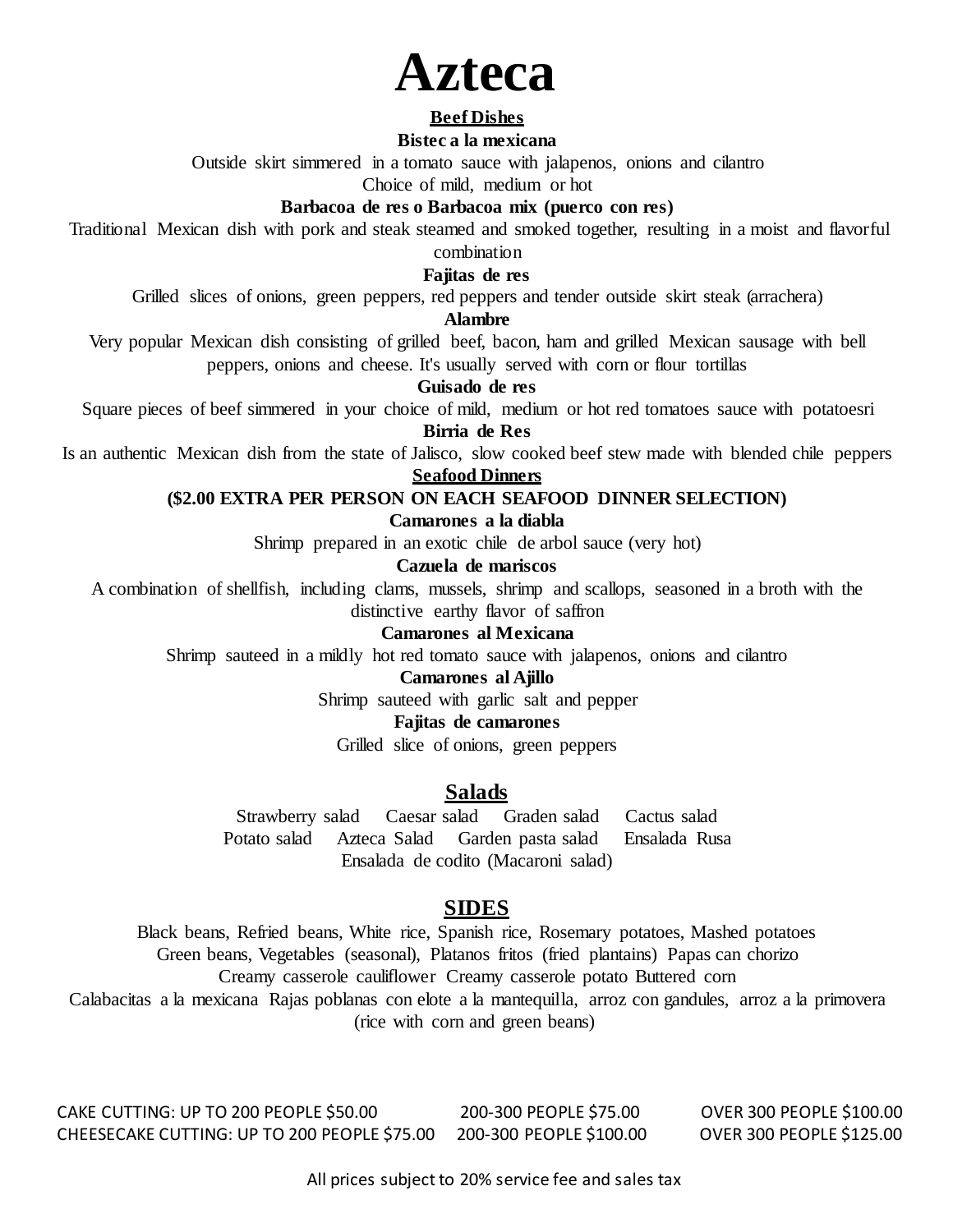# **Cafe India Catering**

## "A" APPETIZERS/STARTERS

\*Vegi Samosa \*Mix Vegitabel Pakora \*Gobi (Cauliflower) Manchurian \*Vegi Spring Rolls \*Vegi/Egg Noodels \*Grill Vegitabels with Paneer \*Vegi Cutlate/Tikki

\*Tandoori (BBQ) Chicken \*Chilli Chicken \*Haryali Chicken \*Fish Pakora (fry) \*Chicken Pakora \*Chicken Manchurian \*Chicken Samosa

## "B" ENTRÉE/CURRY SELECTIOANS

\*Dal (lental of your choice) \*Vegi Korma \*Palak (Spinach) Paneer \*Channa (Garbanzo) Masala \*Aloo Gobi (potato & cauliflower) \*Paneer Makhni \*Vegetable Malabar (coconut) \*Chicken Curry \*Fish/Shrimp Coconut Curry

\*Lamb/Goat Curry \*Butter Chicken \*Chicken/Lamb/Fish/Shrimp Malabar \*Chicken/Shrimp in Palak \*Chicken Tikka Masala \*Paneer Tikka Masala \*Chicken Korma

## \$ PRICE \$

(Served buffet style with your choice of Rice and Naan bread)

Choose any 1 from  $A \& B \quad $17$  per person Choose any 2 from  $A \& B \quad $21$  per person Choose any 3 from  $A \& B$  \$25 per person (Add an extra item or dessert for \$2 per person)

\*Add \$2 extra for Fish/Shrimp/Lamb or Goat items \*Add \$1 extra for Salad and Yogurt \*Add \$2 extra for Vegi Biryana \$3 for Chicken and \$4 for Goat Biryani

CAKE CUTTING: UP TO 200 PEOPLE \$50.00 200-300 PEOPLE \$75.00 OVER 300 PEOPLE \$100.00 CHEESECAKE CUTTING: UP TO 200 PEOPLE \$75.00 200-300 PEOPLE \$100.00 OVER 300 PEOPLE \$125.00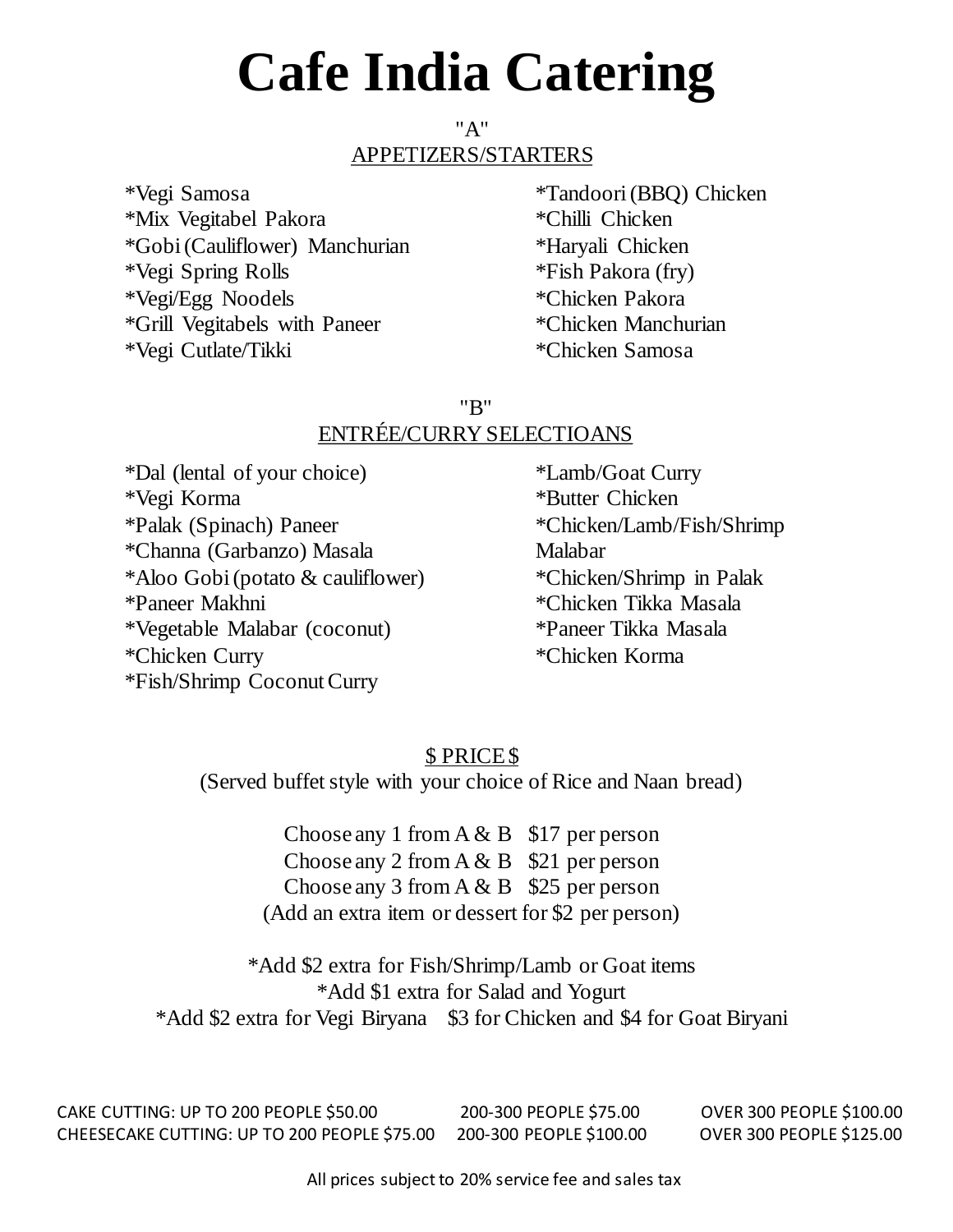# **Kings Catering Buffet**

**1 Meat \$20.00 2 Meat \$21.25 3 Meat \$22.45**

## **Choice of Meat**

Brown Sugar Baked Sliced Ham with Bun Sliced Roast Beef & Gravy with Bun Sliced Turkey & Gravy with Bun Rotisserie Chicken Grilled BBQ Pulled Pork with Bun Polish Sausage and Sauerkraut Baked Cod Meatloaf Sloppy Joe's with Bun

## **Choice of Starch**

Mashed Potato with Gravy Parsley Buttered New Potatoes Rice Pilaf Baked Potato Buttered Noodles Mac & Cheese Cheesy Potatoes

## **Choice of Two Salads**

7-Layer Salad Italian Pasta Salad (Veggie) Pasta Salad (Meat and Cheese) Coleslaw Garden Salad with Dressing Caesar Salad American Potato Salad Mustard & Egg Potato Salad Tuna Salad Shrimp Salad Fruit Salad

## **Choice of One Vegetable**

Corn Peas Peas & Carrots Candied Carrots Steamed Carrots Steamed Green Beans Green Beans with a Twist Baked Beans

**All dinners include bakery dinner rolls or bread, coffee and milk** Dessert available upon request for an extra charge Cheesecake Brownies Lemon Bars Cookies Carrot Cake Prices subject to change for all above items

CAKE CUTTING: UP TO 200 PEOPLE \$50.00 200-300 PEOPLE \$75.00 OVER 300 PEOPLE \$100.00 CHEESECAKE CUTTING: UP TO 200 PEOPLE \$75.00 200-300 PEOPLE \$100.00 OVER 300 PEOPLE \$125.00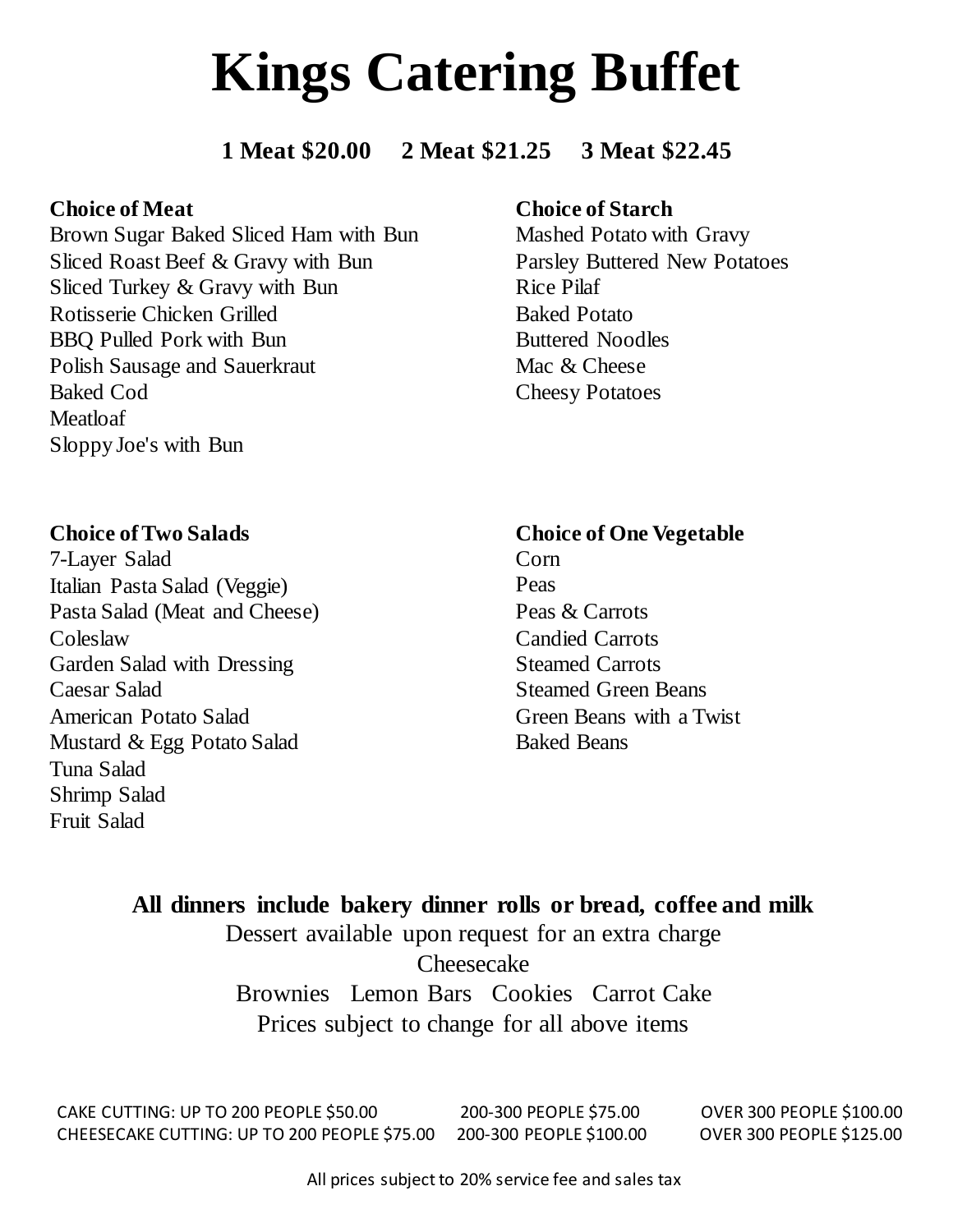# **Kings Catering Premium Buffet**

## **1 Meat \$22.45 2 Meat \$23.45 3 Meat \$24.70**

## **Choice of Meat**

Grilled Chicken Breast Tenderloin Tips and Noodles Baked or Grilled Pork Loin Italian Style Roast Beef with Au Jus Smoked Shredded Pork Smoked Beef Brisket Sliced BBQ Ribs

## **Choice of Starch**

Mashed Potato with Gravy Parsley Buttered New Potatoes Rice Pilaf Baked Potato Buttered Noodles Mac & Cheese Cheesy Potatoes

## **Choice of Two Salads**

7-Layer Salad Italian Pasta Salad (Veggie) Pasta Salad (Meat and Cheese) Coleslaw Garden Salad with Dressing Caesar Salad American Potato Salad Mustard & Egg Potato Salad Tuna Salad Shrimp Salad Fruit Salad

## **Choice of One Vegetable** Corn

Peas Peas & Carrots Candied Carrots Steamed Carrots Steamed Green Beans Green Beans with a twist Baked Beans

**All dinners include bakery dinner rolls or bread, coffee and milk** Dessert available upon request for an extra charge Cheesecake Brownies Lemon Bars Cookies Carrot Cake Prices subject to change for all above items

CAKE CUTTING: UP TO 200 PEOPLE \$50.00 200-300 PEOPLE \$75.00 OVER 300 PEOPLE \$100.00 CHEESECAKE CUTTING: UP TO 200 PEOPLE \$75.00 200-300 PEOPLE \$100.00 OVER 300 PEOPLE \$125.00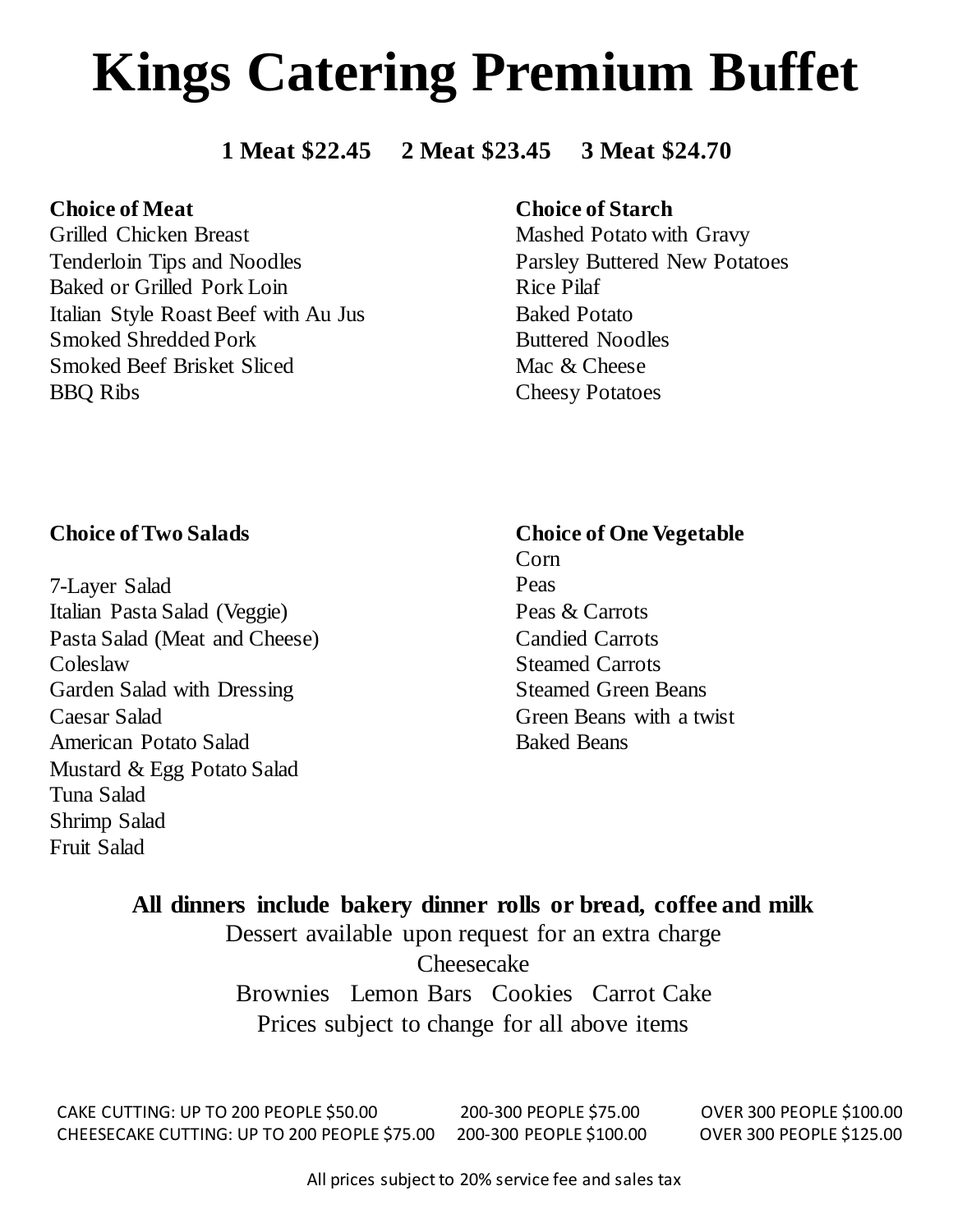# **Kings Catering Menu**

**#1 Italian Lasagna Buffet:** Homemade Meat with Cheese Lasagna or Vegetarian Lasagna Layered with Veggies and a White Cheese Sauce served with an Italian-style Salad and Dressings, Italian Bread and Butter or Garlic Bread. Cookies or Brownies for Dessert \$15.45 Per Person

**#2 Italian Sausage Buffet:** Italian Sausage in a Red Sauce with Bell Peppers & Onions served on a Hoagie choice of Italian-style Salad and dressings or Cold Salad (Potato or Pasta). Cookies or Brownies for Dessert \$15.10 Per Person

**#3 Italian Pasta Buffet:** Hearty Red Meat Sauce with Spaghetti (can substitute pasta) or Chicken Fettuccini Alfredo or Meatless Baked Mostaccioli. Served with Italian-style Salad and Dressings. Italian Bread and Butter or Garlic Bread. Cookies or Brownies for Dessert \$14.45 Per Person or \$ 15.70 for Two

**#4 Italian Beef Buffet:** Roasted Thinly Sliced Beef Soaked in Italian Au jus served with Giardiniera (hot or mild) Choice of Cold Salad (Potato or Pasta), served on a Fresh Baked Roll. Cookies or Brownies for Dessert \$15.20 Per Person

**#5 Southside Bar:** Pizza, Pasta, Salad, Italian dressing and breadsticks \$16.45 per person

**Pizza** Thin or Medium Crust Baked or Grilled: 16" Cheese, Sausage \$20 per pizza \$1.00 per topping

Pizza Buffet: 16" Assortment of Toppings: cheese, sausage, mushroom, onion, green pepper, black or green olives, pepperoni, tomato, Canadian bacon, pineapple, bacon (your choice just let us know) \$12.90 Per Person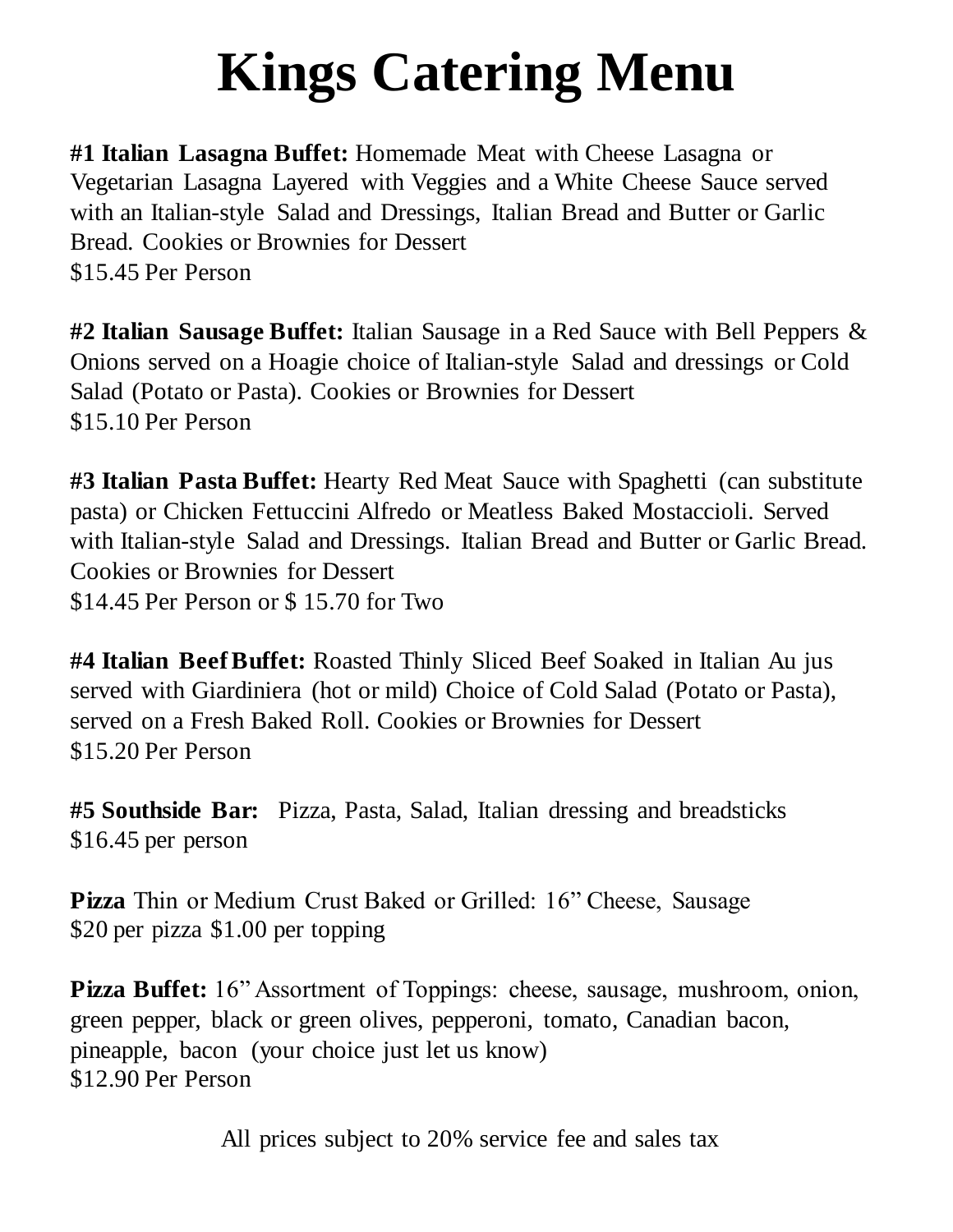# **Kings Catering Menu**

## **TACO BAR**

Chicken & beef served with chips and flour tortillas, Homemade salsa, sour cream, shredded cheese, tomatoes, onions, jalapenos, lettuce, refried beans, Spanish rice, cookies or brownies \$15 per person

Add Mexican bean salad \$16.20 per person

## **TACO/NACHO BAR**

\$16 per person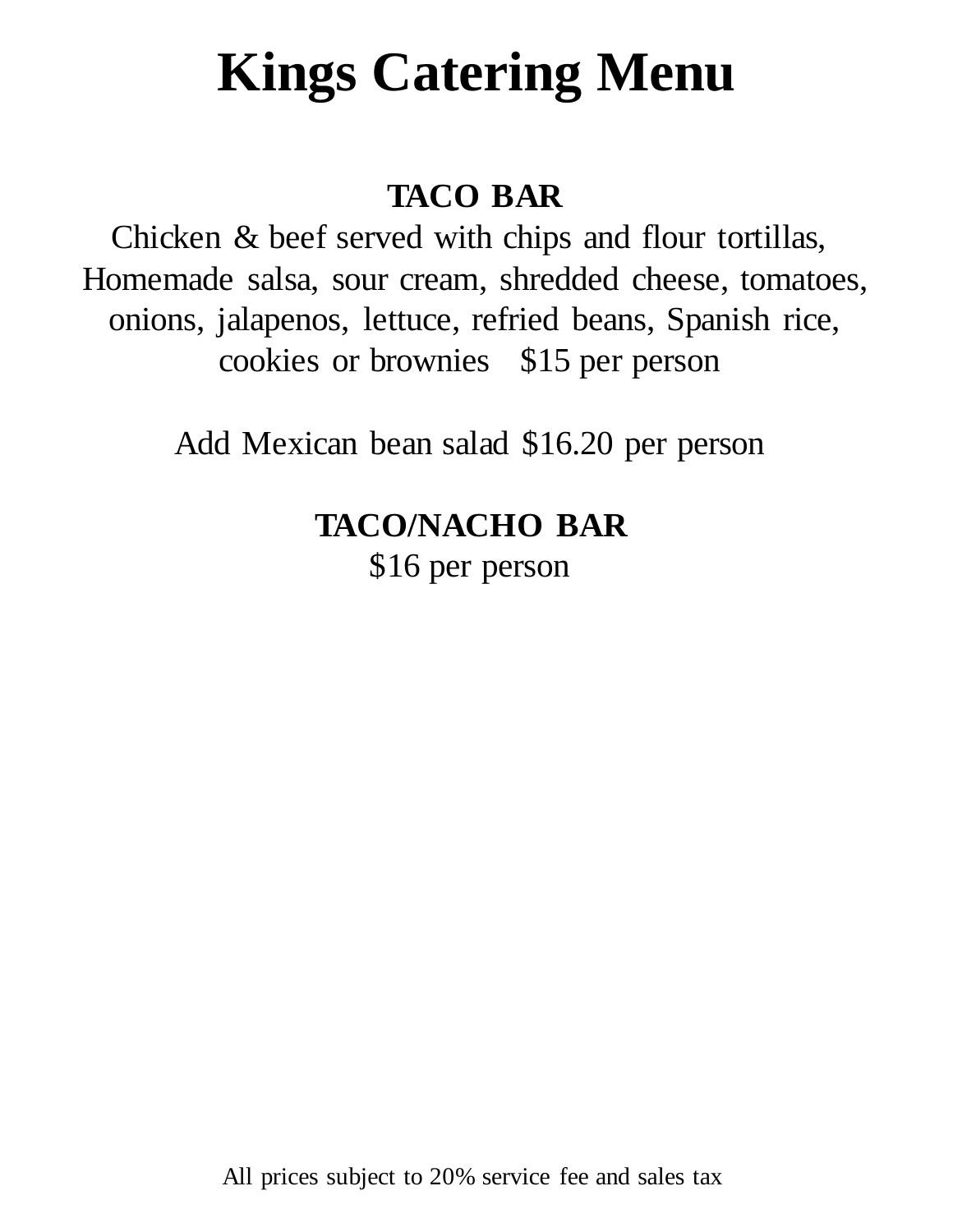# **Kings Catering Menu**

## **Continental Breakfast**

Assorted pastries, donuts, muffins & bagels Served with fresh fruit skewers, juice & coffee \$11.75 per person

## **Breakfast Burrito**

Scrambled eggs, shredded cheese, green onions, fresh diced bell peppers with a choice of bacon or sausage wrapped in a flour tortilla. Topped with fresh pico de gallo.

Served with fresh fruit, hashbrown patty, juice  $\&$  coffee \$13.95 per person

## **Midwest Style Breakfast**

Scrambled eggs, sausage links or bacon, hashbrown patty, fresh fruit, assorted pastries, juice & coffee

\$14.50 per person

## **Hearty Breakfast**

Scrambled eggs served with bacon, ham or sausage (choose 2 meats) with waffle or french toast, skillet potatoes, fresh fruit, juice & coffee

\$15.50 per person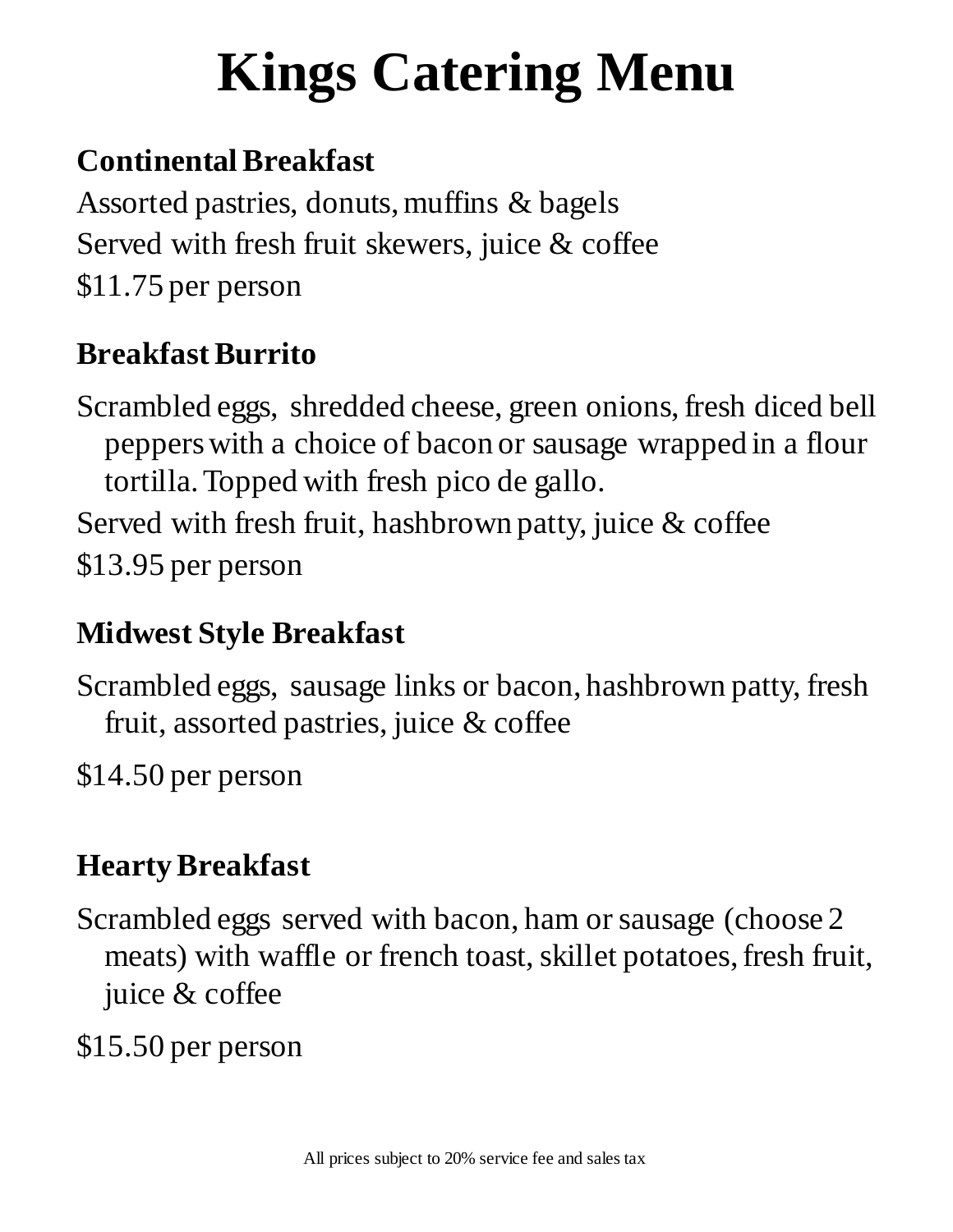## **Beverages** Cash and Hosted Bar

## **LIQUOR**

## **CHAMPAGNE**

| House Brands | \$6 | Asti                    | \$30/btl |
|--------------|-----|-------------------------|----------|
| Call Brands  | \$7 | <b>House Champagne</b>  | \$28/btl |
| Top Shelf    | \$8 | Non-Alcoholic Champagne | \$20/btl |
| Premium      | \$9 | <b>Champagne Punch</b>  | \$40/gal |

## **NON-ALCOHOL DRINKS**

## **HOUSE WINES**

| Soda                 | $\frac{2}{glass}$ | \$3.50 unlimited | Cabernet        | \$5/glass | $$18/b$ tl |
|----------------------|-------------------|------------------|-----------------|-----------|------------|
| Juice                | \$2               |                  | White Zinfandel | \$5/glass | \$18/btl   |
| <b>Bottled Water</b> |                   | \$1.50           | Chardonnay      | \$5/glass | $$18/b$ tl |
| Non-Alcoholic Punch  |                   | \$25/gal         | Pinot Grigio    | \$5/glass | $$18/b$ tl |
| <b>Energy Drink</b>  |                   | \$4/can          | Merlot          | \$5/glass | $$18/b$ tl |
|                      |                   |                  | <b>Riesling</b> | \$5/glass | \$18/btl   |

## **BEER**

## **BEER BY THE BARREL**

| Domestic (Tap)                         | $\frac{4}{glass}$ |
|----------------------------------------|-------------------|
| Domestic (Bottle)                      | \$5/btl           |
| Domestic (Pitcher)                     | \$9/pitcher       |
| <b>Imported/Craft Beer</b>             | \$6/btl           |
| Specialty Beers Available Upon Request |                   |

| $\frac{1}{4}$ Domestic Barrel 60-160z pints \$150 |  |
|---------------------------------------------------|--|
|                                                   |  |

½ Domestic Barrel 120-16oz pints \$250

(Specialty Beers and Pricing Available Upon Request)

## **OPEN BAR PACKAGES AVAILABLE UPON REQUEST Premium Wines Available Upon Request**

| Soft Drinks                           | \$3.50/person unlimited    | \$2/glass<br>\$1.50/can | \$6/pitcher |
|---------------------------------------|----------------------------|-------------------------|-------------|
| Orange Juice<br>Coffee (Reg or Decaf) | \$7/decanter<br>\$8/carafe | $$25/1.5$ gallon        |             |

Prices subject to change